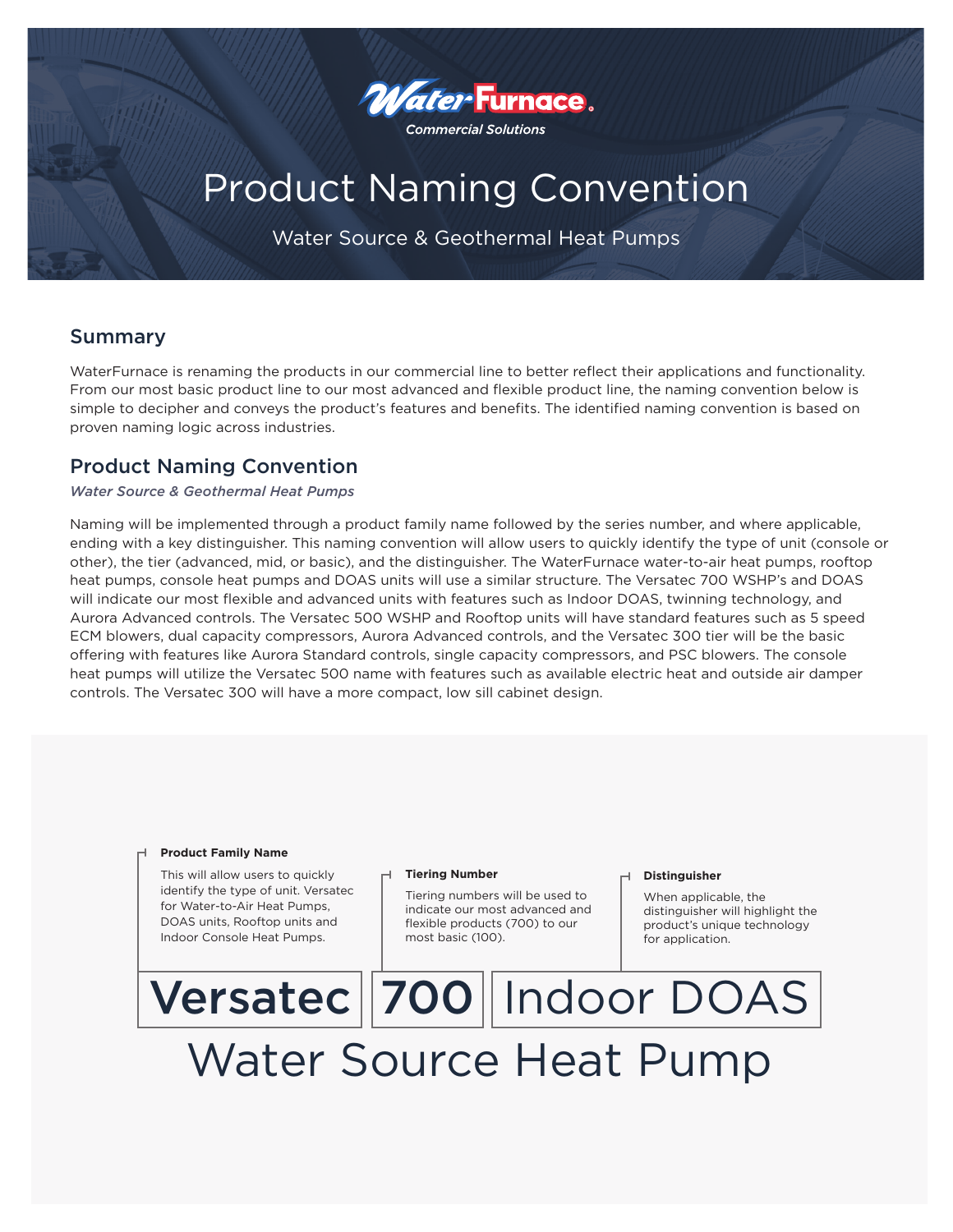## Product Naming Overview



Current Name: Versatec 700 WSHP Previous Name: Variable Speed Small & Large *(UV)*



Current Name: Versatec 700 Indoor DOAS WSHP Previous Name: Versatec DOAS *(DAS)*



Current Name: Versatec 500 WSHP Previous Name: Envision2 Compact *(NB & NBK1 )*, Versatec XL *(UD)*



Current Name: Versatec 500 Rooftop WSHP Previous Name: Versatec Packaged Rooftop *(UR)*



Current Name: Versatec 300 WSHP Previous Name: Versatec Compact Standard Efficiency *(UB & UBK<sup>1</sup>)*, Versatec Ultra High Efficiency *(US)*, Envision XL *(NL & NX)*



Current Name: Versatec 500 consoles Previous Name: Envision Consoles (NC, NKC<sup>1</sup>, NKF<sup>1</sup>, NKS<sup>1</sup>, & NKE<sup>1</sup>)



## Current Name: Versatec 300 consoles

Previous Name: Envision Consoles Low Sill *(LC)*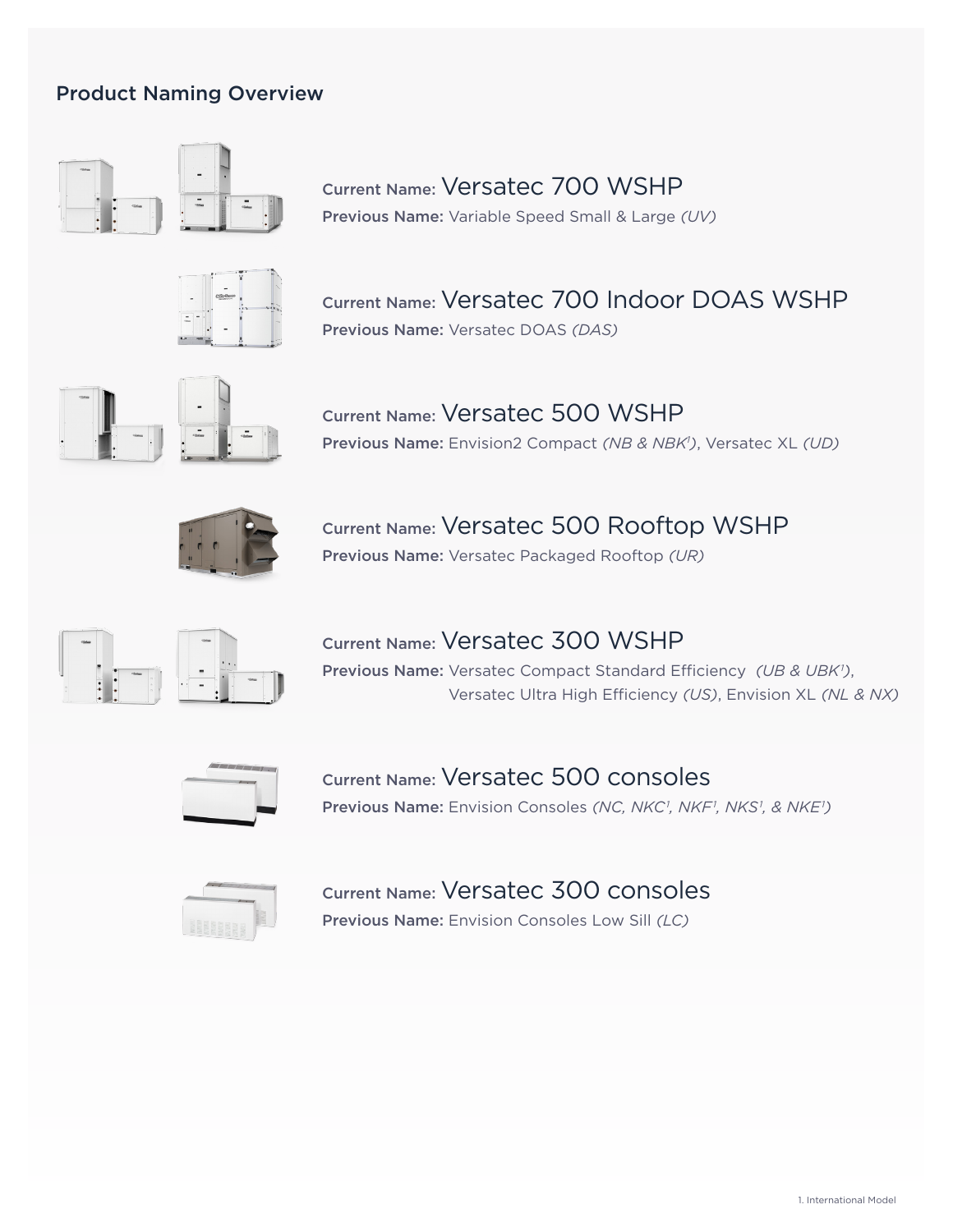

# Product Naming Convention

*Water-to-Water Heat Pumps & Chillers*

## Summary

WaterFurnace is renaming the products in our commercial line to better reflect their applications and functionality. From our most basic product line to our most advanced and flexible product line, the naming convention below is simple to decipher and conveys the product's features and benefits. The identified naming convention is based on proven naming logic across industries.

### Product Naming Convention

### *Water-to-Water Heat Pumps & Chillers*

The WaterFurnace screw chillers, modular chillers, and water-to-water heat pumps will use a similar structure. The TruClimate 700 will indicate the chiller has advanced features such as simultaneous heating and cooling, and a 6 pipe, removable header rack. The TruClimate 500 will be the category with standard features like heating or cooling, and a 4 pipe, removable header rack. The TruClimate 300 will be the category with functionality such as cooling only, and a 4 pipe, integrated header rack. The TruClimate 100 will be the category for the water-to-water heat pumps with standard features such as compact design, potable options, and direct water connections.

#### **Product Family Name**

This will allow users to quickly identify the type of unit. TruClimate will be utilized for our screw chillers, modular chillers, and water-to-water heat pumps.

#### **Tiering Number**

Tiering numbers will be used to indicate our most advanced and flexible products (700) to our most basic (100).

# TruClimate | 700 Water-Cooled Modular Chiller